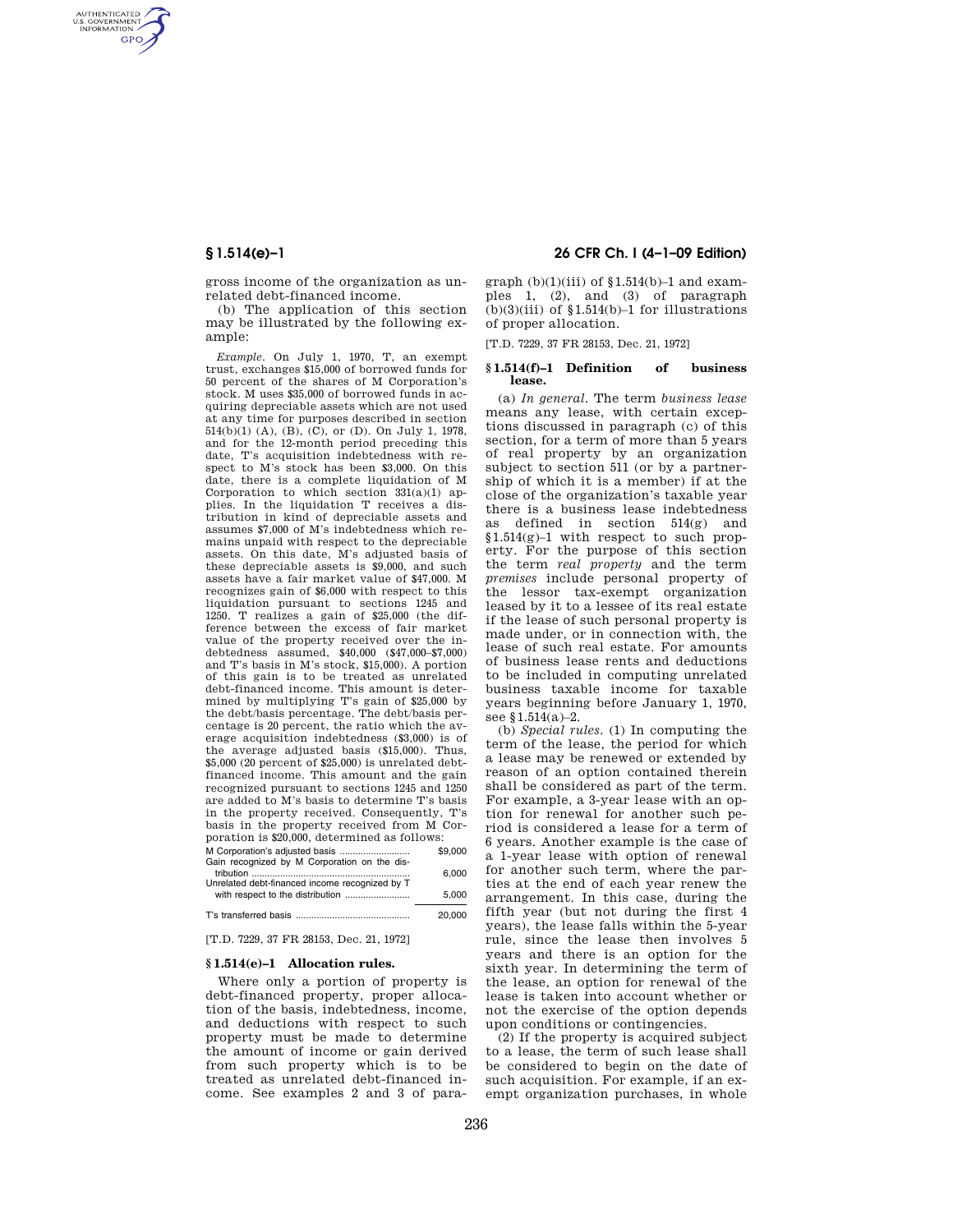## **Internal Revenue Service, Treasury § 1.514(f)–1**

or in part with borrowed funds, real property subject to a 10-year lease which has 3 years left to run, and such lease contains no right of renewal or extension, the lease shall be considered a 3-year lease and hence does not meet the definition of a business lease in section 514(f) and paragraph (a) of this section. However, if this lease contains an option to renew for a period of 3 years or more, it is a business lease.

(3) Under the provisions of section  $514(f)(2)(B)$  a lease is considered as continuing for more than 5 years if the same lessee has occupied the premises for a total period of more than 5 years, whether the occupancy is under one or more leases, renewals, extensions, or continuations. Continued occupancy shall be considered to be by the same lessee if the occupants during the period are so related that losses in respect of sales or exchanges of property between them would be disallowed under section 267(a). Such period shall be considered as commencing not earlier than the date of the acquisition of the property by the tax-exempt organization or trust. This rule is applicable only in the sixth and succeeding years of such occupancy by the same lessee. See, however, paragraph (c)(3) of this section.

(c) *Exceptions.* (1) A lease shall not be considered a business lease if such lease is entered into primarily for a purpose which is substantially related (aside from the need of such organization for income or funds, or the use it makes of the rents derived) to the exercise or performance by such organization of its charitable, educational, or other purpose or function constituting the basis for its exemption. For example, where a tax-exempt hospital leases real property owned by it to an association of doctors for use as a clinic, the rents derived under such lease would not be included in computing unrelated business taxable income if the clinic is substantially related to the carrying on of hospital functions. See §1.513–1 for principles applicable in determining whether there is a substantial relationship to the exempt purpose of an organization.

(2) A lease is not a business lease if the lease is of premises in a building primarily designed for occupancy and occupied by the tax-exempt organization.

(3) If a lease for more than 5 years to a tenant is for only a portion of the real property, and space in the real property is rented during the taxable year under a lease for not more than 5 years to any other tenant of the taxexempt organization, all leases of the real property for more than 5 years shall be considered as business leases during the taxable year only if:

(i) The rents derived from the real property during the taxable year under leases for more than 5 years represent 50 percent or more of the total rents derived during the taxable year from the real property; or the area of the premises occupied under leases for more than 5 years represents, at any time during the taxable year, 50 percent or more of the total area of the real property rented at such time; or

(ii) The rent derived from the real property during the taxable year from any tenant under a lease for more than 5 years, or from a group of tenants (under such leases) who are either members of an affiliated group (as defined in section 1504) or are partners, represents more than 10 percent of the total rents derived during the taxable year from such property; or the area of the premises occupied by any one such tenant, or by any such group of tenants, represents at any time during the taxable year more than 10 percent of the total area of the real property rented at such time

In determining whether 50 percent or more of the total rents are derived from leases for more than 5 years, or whether 50 percent or more of the total area is occupied under leases for more than 5 years:

(iii) An occupancy which is considered to be a lease of more than 5 years solely by reason of the provisions of paragraph (b)(3) of this subparagraph shall not be treated as such a lease for purposes of subdivision (i) of this subparagraph, and

(iv) An occupancy which is considered to be a lease of more than 5 years solely by reason of the provisions of paragraph (b)(3) of this section shall be treated as such a lease for purposes of subdivision (ii) of this subparagraph, and